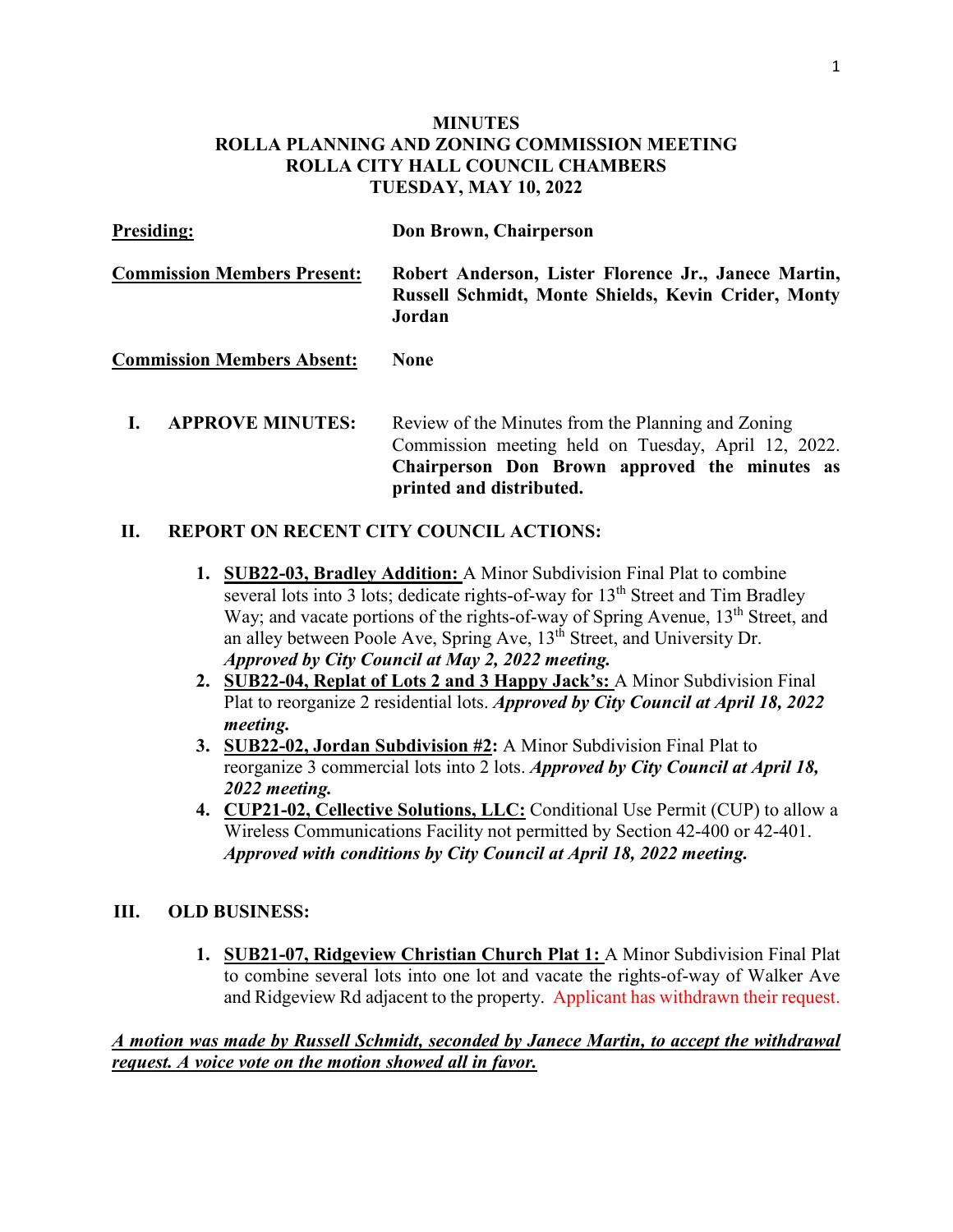### **IV. PUBLIC HEARING:**

**1. ZON22-01, Cellective Solutions:** A rezoning (map amendment) from the C-3, Highway Commercial district to the M-1, Light Manufacturing district at 1898 Old Saint James Rd.

**Tom Coots** presents the staff report. This request was presented at the last meeting, however, a procedural error was discovered. The request was re-advertised and the public hearing was held again out of an abundance of caution.

**Don Brown** opens the public hearing.

**Zach Buchheit** is a representative for SBA Communications located at 7700 Forsyth Boulevard Suite 1100, St. Louis, MO 63105. He believes this application doesn't comply with the purpose of the Code. He states the purpose of this rezoning is only to allow a different sized cell tower.

**Buchheit** asks if the Commission knew of any other properties with a split zoning on a lease area. **Brown** states there are other properties that have split zoning but are on separate lots. **Buchheit** states he was unsure if the Code allowed for split zoning on a lease area, and asks the Commission if they knew. **Brown** states he is unsure if it is an issue.

**Buchheit** also asks if a land owner can waive the buffer requirement, since he believed this was the City's right. He also mentions that this request could be considered spot zoning. In this case, there would be additional considerations under state law. He also expresses concern regarding the boundary lines for tax and assessment purposes.

**Buchheit** believes this application is a creative way to circumvent the CUP requirements for Cell towers.

Seeing no questions from the audience or commissioners, **Brown** closes the public hearing.

*A motion was made by Russell Schmidt, seconded by Monte Shields, to recommend approval to City Council to rezone the subject property from C-3, Highway Commercial District to the M-1, Light Manufacturing District. A roll call vote on the motion showed the following: Ayes: Anderson, Florence, Martin, Schmidt, Shields, Crider, and Jordan. Nays: None. The motion passes unanimously.* 

# **V. NEW BUSINESS:**

**1. Site Plan Review:** 602 N Cedar; 407 E  $6<sup>th</sup>$ ; and 603 N Walnut for development in the Rolla Arts and Entertainment Overlay District.

**Coots** presents the staff report.